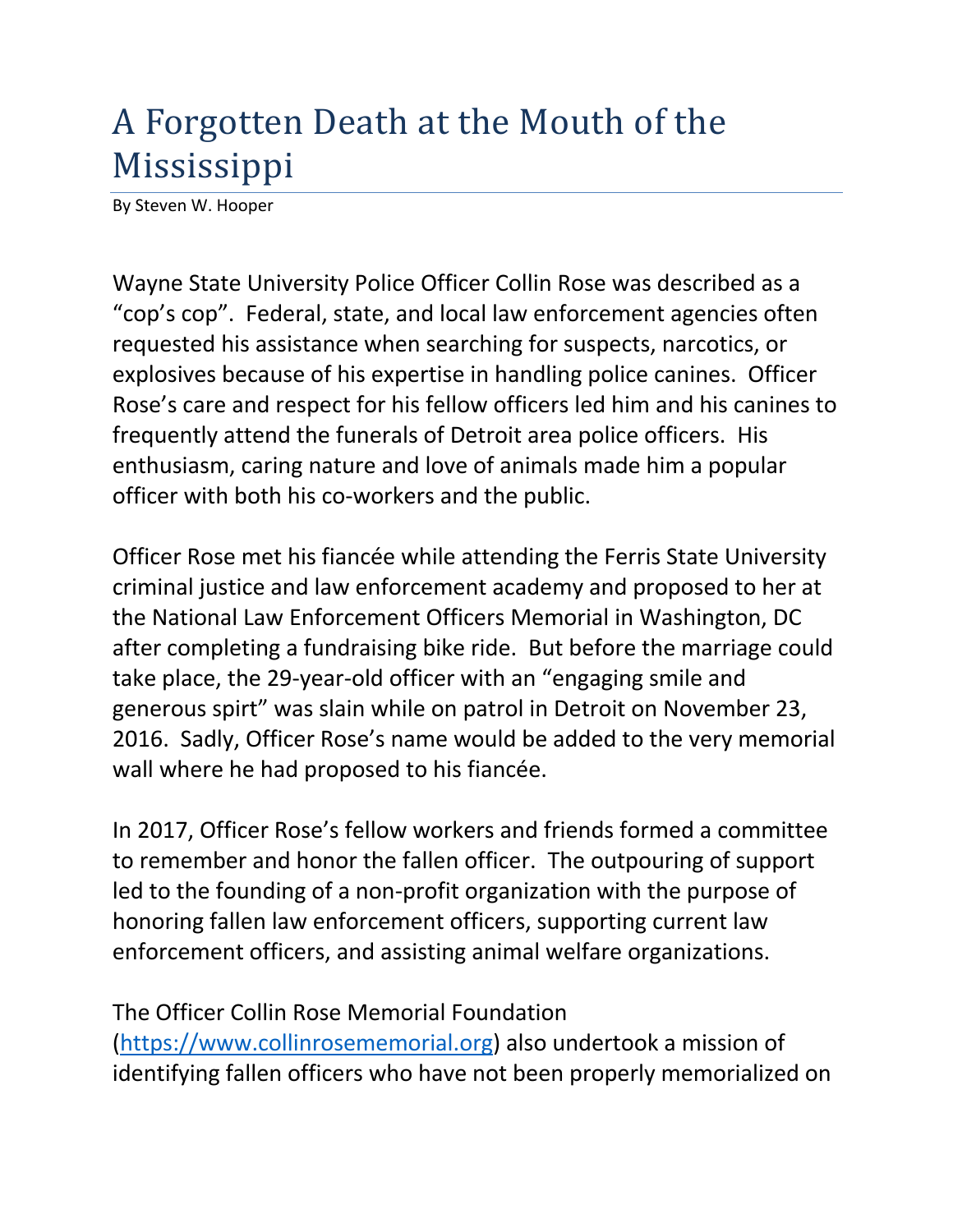the National Law Enforcement Officers Memorial (https://nleomf.org/) in Washington, D.C. or on other state, local and online memorials.

In 2022, St. Clair Shores Police Officer Chris Powell of the Foundation contacted the National Customs Museum Foundation (NCMF) to inquire about the death of a "Customhouse Officer" in New Orleans on January 3, 1880. Several newspapers reported that Customs inspector (Revenue Boatman) Kuntz Stahlberger had been fatally injured when he fell into a hold on the British vessel *Commander* while engaged in sealing the main hatchway.

The tragedy took place at the mouth of the Mississippi River at an inspection station located at Port Eads, Louisiana in an area known as the Passes. It was reported that Stahlberger was a former New Orleans police detective who had been working for U.S. Customs for many years. Despite Stahlberger's line of duty death, he had not been honored on local or national law enforcement memorials.

Upon receiving this information, the NCMF reviewed the documents that the Officer Collin Rose Memorial Foundation had uncovered related to Stahlberger's U.S. Customs employment and tragic death. The documents clearly substantiated that Stahlberger's sacrifice had not been properly recognized and honored. Stahlberger's name did not appear on the U.S. Customs and Border Protection (CBP) Wall of Honor in Washington, D.C. Somehow his sad death had been overlooked.

The NCMF immediately contacted the CBP Historian's office and asked for their review of the information collected on Stahlberger's death. After a thorough review of the records related to Stahlberger, CBP Historic Preservation Officer Anne Saba contacted the NCMF. She advised that CBP is in the process of planning a new Wall of Honor and that U.S. Customs officer Kuntz Stahlberger's sacrifice would be honored on this new memorial. CBP will also submit Stahlberger's name for inclusion on the National Law Enforcement Officers Memorial.